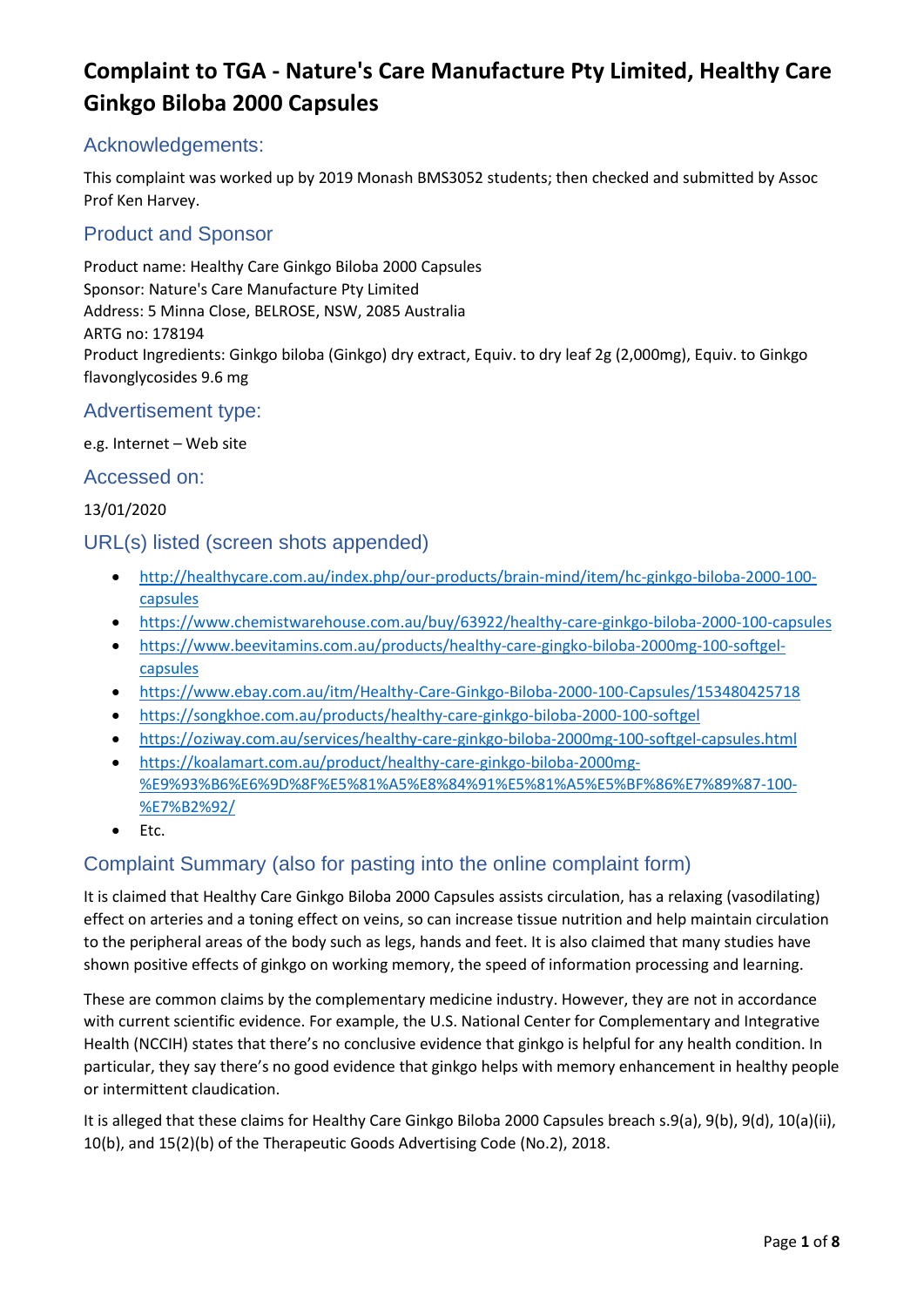Furthermore, on **a Chinese web site** this product is claimed to, 'Prevent and cure heart and lung diseases, asthma, bronchitis, arteriosclerosis, improve heart and blood vessel tumors, delay aging, anti-allergy, anticancer, anti-bacterial and anti-virus'. Also, for: 'Adults (People with memory loss / People with long-term computer radiation / People with long-term diet and weight loss / People with high-intensity work)'.

These claims are a serious breach of the Therapeutic Goods Act 1899, s.42DL(7)(a) and s.42DL(5)(a); there are **restricted** and **prohibited** representations, respectively.

Some online sites such as ebay.com.au also lacked required information, a s.12(3) Code breach.

This product should be delisted from the ARTG.

#### **Introduction**

Healthy Care Ginkgo Biloba 2000 is a capsule form of supplement that contains Ginkgo biloba leaf extract containing flavone glycosides and terpene lactones. Health Care claim that taking Ginkgo Biloba supplements supports memory, attention, mental alertness, mental clarity and circulation.

Additionally, a Chinese web site claims this product can prevent and cure heart and lung diseases, asthma, bronchitis, arteriosclerosis, improve heart and blood vessel tumors, delay aging, anti-allergy, anti-cancer, anti-bacterial and anti-virus. This is not in accord with current scientific evidence.

The major active constituents of ginkgo leaf extracts are the ginkgolides and bilobalides (also known as terpenes) and the flavonoids. These vary depending on how the leaves are grown, harvested and extracted. Extracts need to be standardised and different extracts are not comparable; one of the reasons for varied clinical trial results.

This product does not appear to be standardised according to the German Commission specification; hence they can make no claims unless they do their own trials.

### Claims disputed

1. "**Prevent and cure heart and lung diseases, asthma, bronchitis, arteriosclerosis, improve heart and blood vessel tumors, delay aging, anti-allergy, anti-cancer, anti-bacterial, anti-virus.**"

Most of these are serious diseases and conditions for which the promotion of complementary medicines is not allowed. Also, there is no good evidence supporting such claims. $1,2$  $1,2$  $1,2$ 

2. "**Gingko assists blood flow and so can increase tissue nutrition. It tones and helps normalise circulation as it has a relaxing (vasodilating) effect on arteries and a toning effect on veins. Improving circulation can enhance the utilization of oxygen and glucose by the body.**"

NCCIH notes there's no good evidence that ginkgo helps with intermittent claudication.<sup>3</sup>

The only relevant vaguely study found was by Wu et al.<sup>[4](#page-1-3)</sup> which investigated the effects of IV ginkgo biloba extract on the blood flow of healthy elderly individuals. However, given the product was administered intravenously, not orally, it provided no support for the above claim.

<span id="page-1-0"></span><sup>1</sup> <https://www.ncbi.nlm.nih.gov/pubmed/20582906>

<span id="page-1-1"></span><sup>2</sup> <https://www.ncbi.nlm.nih.gov/pmc/articles/PMC2858335/>

<span id="page-1-2"></span><sup>3</sup> <https://nccih.nih.gov/health/ginkgo/ataglance.htm>

<span id="page-1-3"></span><sup>4</sup> <https://www.sciencedirect.com/science/article/abs/pii/S0944711307003157>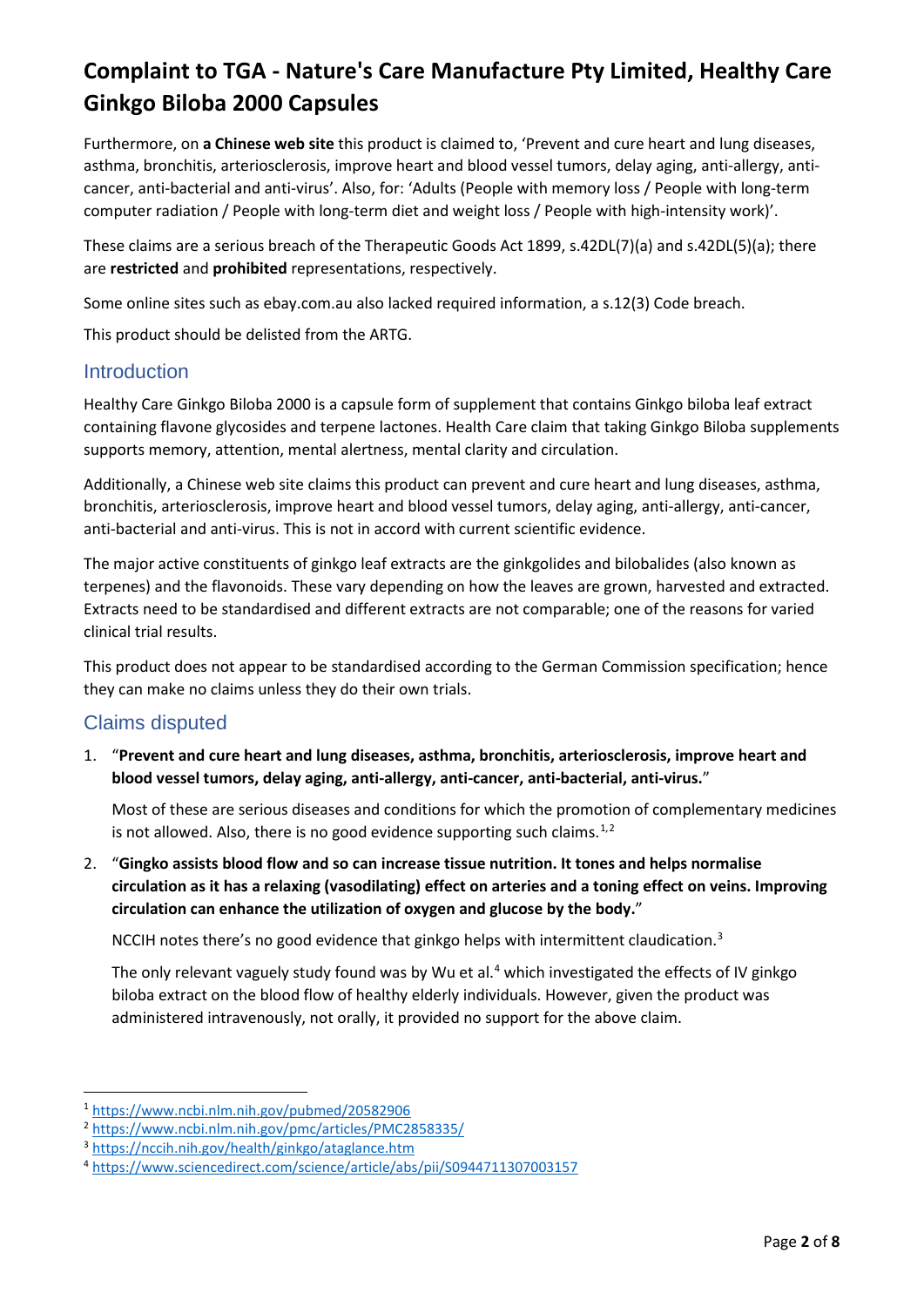3. "**Brain cells require large amount of energy to function property. Glucose and oxygen need to create energy, as the brain has very small energy reserves. Many studies have shown positive effects of ginkgo on working memory, the speed of information processing and learning.**"

According to the U.S. National Center for Complementary and Integrative Health (NCCIH) there is no conclusive evidence that Ginkgo biloba is helpful for any health condition. <sup>1</sup> In particular, they say there's no good evidence that ginkgo prevents or slows dementia or cognitive decline and there's no strong evidence that it helps with memory enhancement in healthy people, blood pressure, intermittent claudication or the risk of having a heart attack or stroke.

Solomon et al.<sup>[5](#page-2-0)</sup> (2002) examined the effectiveness of 120 mg of pure ginkgo daily compared with matching control on 230 participants. This trial was performed in healthy elderly people aged 60 to 82 years.

One day prior to taking ginkgo or placebo and again at the end of the 6-week double-blind period (while still taking ginkgo and within 3 days of the end of the study), participants underwent neuropsychological evaluation including tests of learning, memory, attention and concentration, and expressive language. They also completed a questionnaire regarding subjective impressions of their memory. Additionally, at the end of the 6 weeks of treatment, the companion was asked to complete a global questionnaire designed to provide an overall impression of change in memory for the participant. Evaluators were blinded to which randomized treatment the participants received.

The results of this 6-week study indicate that ginkgo, marketed over-the-counter as a memory enhancer, did not enhance performance on standard neuropsychological tests of learning, memory, naming and verbal fluency, or attention and concentration. Moreover, there were no differences between ginkgo participants and placebo controls on subjective self-report of memory function or on global rating by spouses, friends, and relatives. These data suggest that when taken following the manufacturer's instructions, this compound provides no measurable benefit in cognitive function to elderly adults with intact cognitive function.

In 2007, Canter and Ernst<sup>[6](#page-2-1)</sup> conducted a systematic review in which they analysed 15 RTCs (randomised, placebo-controlled, and double-blind) on healthy individuals aged under 60 years. They aimed to critically evaluate the data from clinical trials to determine whether standardised Ginkgo biloba improves cognitive function in healthy subjects aged under 60 years. 15 RTCs included 7 single-dose studies and 8 longer term studies (2 days to 13 weeks).

The analysis of the single dose studies revealed that these studies were either underpowered due to unrepresentative samples or did not show any effects. Similarly, the evidence from longer term studies appeared to be negative as they found no cognitive enhancement by the subjects.

Furthermore, of those studies which measured subjective effects, only one of five acute studies and one of six longer term studies reported any significant positive results.

Overall, and in line with their previous conclusions, there was no convincing evidence from randomised clinical trials for a robust positive effect of Ginkgo biloba upon any aspect of cognitive function in healthy young people, after either acute or longer-term administration.

<span id="page-2-0"></span><sup>5</sup> <https://jamanetwork.com/journals/jama/fullarticle/195207>

<span id="page-2-1"></span><sup>6</sup> <https://onlinelibrary.wiley.com/doi/abs/10.1002/hup.843>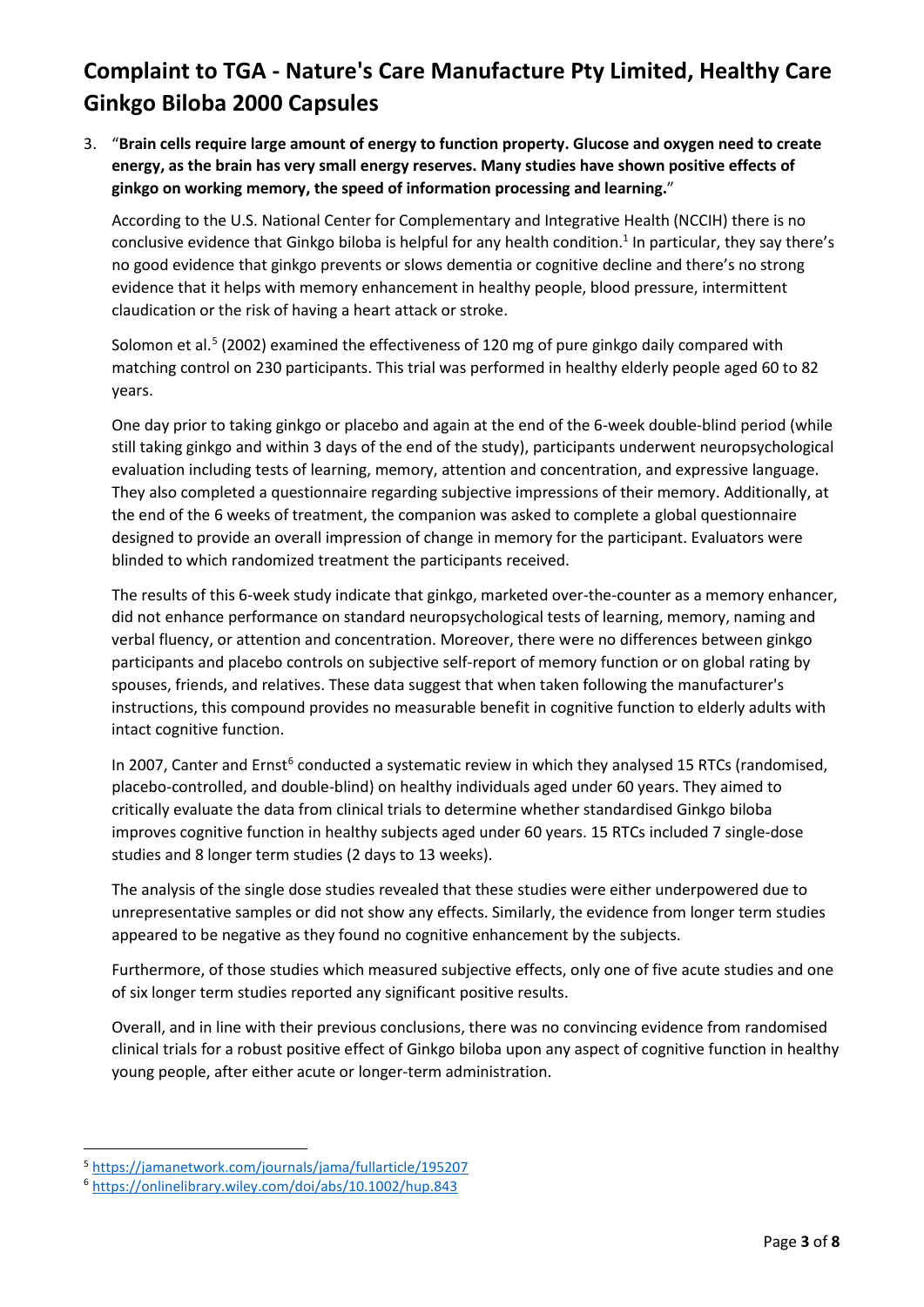A 2009 Cochrane review concluded there was no convincing evidence that Ginkgo biloba is efficacious for cognitive impairment.<sup>[7](#page-3-0)</sup>

Laws et al.<sup>[8](#page-3-1)</sup> (2012) conducted a meta-analysis to examine whether Ginkgo biloba enhances cognitive function in healthy individuals aged 18-82 years. They identified RTCs that examined the chronic administration of Ginkgo biloba (5 days to 4 months) and contained data on memory executive function and attention from which effect sizes could be derived.

Effect sizes were non-significant and close to zero for memory (d = −0.04: 95%CI −0.17 to 0.07), executive function (d = −0.05: 95%CI −0.17 to 0.05) and attention (d = −0.08: 95%CI −0.21 to 0.02). Metaregressions showed that effect sizes were not related to participant age, duration of the trial, daily dose, total dose or sample size.

Meta-regression analysis found that the outcomes were not influenced by age, daily dose, total dose over the course of the trial, formulation of Ginkgo biloba, or the duration of the trial.

It was concluded that Ginkgo biloba had no ascertainable positive effects on a range of targeted cognitive functions in healthy individuals.

In summary, it is alleged that the claims for Healthy Care Ginkgo Biloba 2000 Capsules breach s.9(a), 9(b), 9(d), 10(a)(ii), 10(b), and 15(2)(b) of the Therapeutic Goods Advertising Code (No.2), 2018.

Furthermore, on a **Chinese web site** this product is claimed to, 'Prevent and cure heart and lung diseases, asthma, bronchitis, arteriosclerosis, improve heart and blood vessel tumors, delay aging, anti-allergy, anticancer, anti-bacterial and anti-virus'. Also, for: 'Adults (People with memory loss / People with long-term computer radiation / People with long-term diet and weight loss / People with high-intensity work)'.

These claims are a serious breach of the Therapeutic Goods Act 1899, s.42DL(7)(a) and s.42DL(5)(a); restricted and prohibited representations, respectively.

Other online sites such as ebay.com.au lacked required information, a s.12(3) Code breach.

This product should be delisted from the ARTG.

### Signed and dated

Dr Ken Harvey MB BS, FRCPA, AM Associate Professor Public Health and Preventive Medicine Monash University 15 January 202015 January 2020

<span id="page-3-0"></span><sup>7</sup> <https://www.cochranelibrary.com/cdsr/doi/10.1002/14651858.CD003120.pub3/full>

<span id="page-3-1"></span><sup>8</sup> <https://onlinelibrary.wiley.com/doi/abs/10.1002/hup.2259>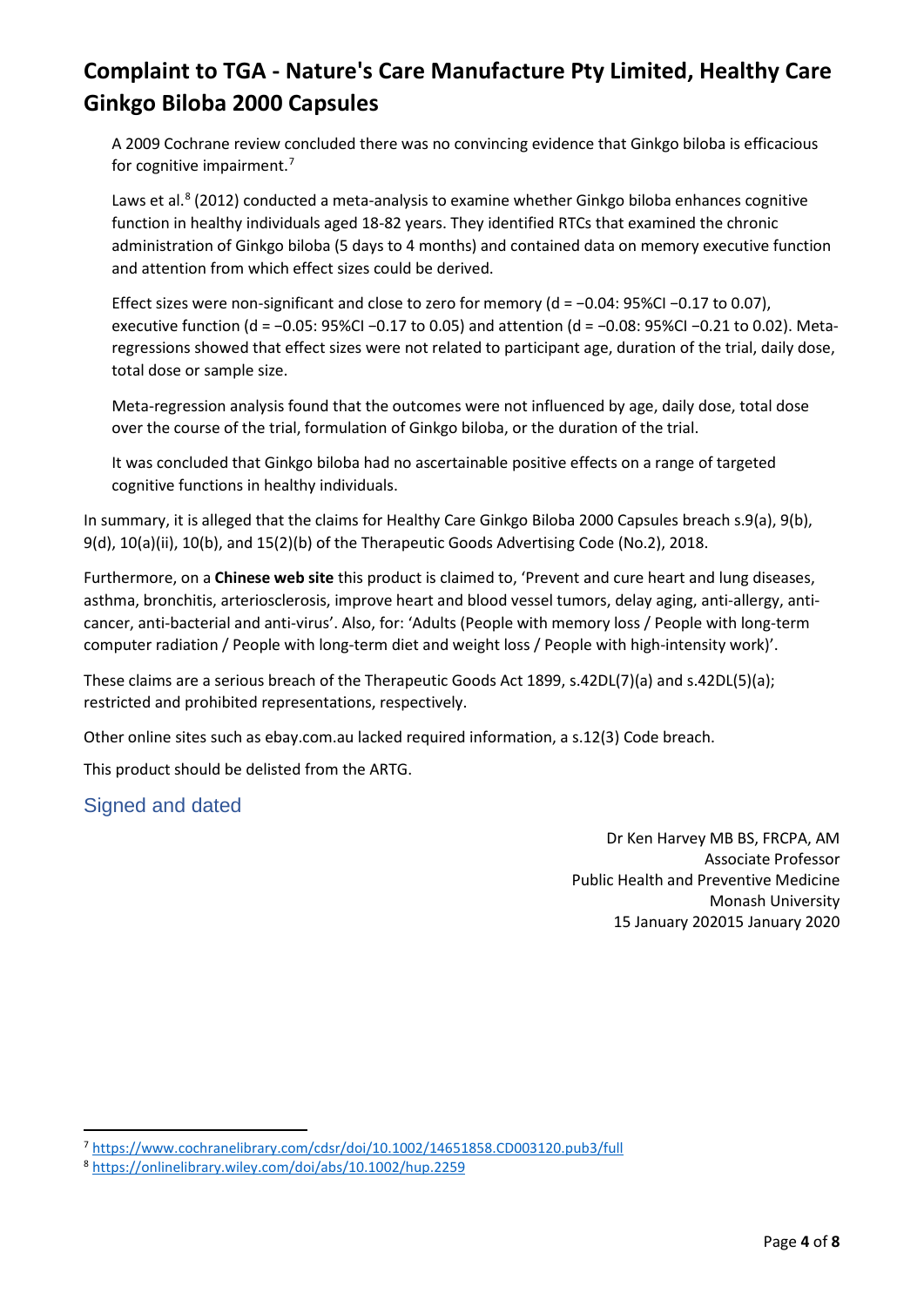15 January 2020Appendix (Screen shots with offending claims arrowed)

| Healthy<br>Peripheral<br>G<br>Sinkep biloba ex<br>squiv, to dry leaf<br><b>Equivalent</b> to Gir<br>flavoriglycoside<br>100 Capsu              | Ginkgo Biloba 2000<br>Gingko assists blood flow and so can increase tissue nutrition. It tones and<br>helps normalise circulation as it has a relaxing (vasodilating) effect on<br>arteries and a toning effect on veins. Improving circulation can enhance the<br>utilization of oxygen and glucose by the body.<br>Brain cells require large amount of energy to function property. Glucose and<br>oxygen need to create energy, as the brain has very small energy reserves.<br>Many studies have shown positive effects of ginkgo on working memory, the<br>speed of information processing and learning. |
|------------------------------------------------------------------------------------------------------------------------------------------------|---------------------------------------------------------------------------------------------------------------------------------------------------------------------------------------------------------------------------------------------------------------------------------------------------------------------------------------------------------------------------------------------------------------------------------------------------------------------------------------------------------------------------------------------------------------------------------------------------------------|
|                                                                                                                                                | Benefits:<br>ది                                                                                                                                                                                                                                                                                                                                                                                                                                                                                                                                                                                               |
|                                                                                                                                                | ○ Helps to improve memory and cognitive function.                                                                                                                                                                                                                                                                                                                                                                                                                                                                                                                                                             |
| 89242                                                                                                                                          | ○ Helps to improve attention and mental clarity.                                                                                                                                                                                                                                                                                                                                                                                                                                                                                                                                                              |
| Link to Buy<br>http://www.chemistwarehouse.com.au/Buy/63922<br>Care-Ginkgo-Biloba-2000mg-100-Softgel-<br><b>Capsules</b><br>Share this product | May assist in recall and speed of information and processing.<br>$\circ$                                                                                                                                                                                                                                                                                                                                                                                                                                                                                                                                      |
|                                                                                                                                                | ○ May assist blood circulation.                                                                                                                                                                                                                                                                                                                                                                                                                                                                                                                                                                               |
|                                                                                                                                                | • Maintain health of capillaries.                                                                                                                                                                                                                                                                                                                                                                                                                                                                                                                                                                             |
|                                                                                                                                                | ○ Helps maintain circulation to the peripheral areas of the body such as<br>legs, hands and feet.                                                                                                                                                                                                                                                                                                                                                                                                                                                                                                             |
| $\frac{1}{2}$ Like 0                                                                                                                           | <b>Each Capsule Contains:</b>                                                                                                                                                                                                                                                                                                                                                                                                                                                                                                                                                                                 |
|                                                                                                                                                | Ginkgo biloba extract equiv. to dry leaf 2000mg                                                                                                                                                                                                                                                                                                                                                                                                                                                                                                                                                               |
|                                                                                                                                                | - Equiv. to Ginkgo flavonglycosides 9.6mg                                                                                                                                                                                                                                                                                                                                                                                                                                                                                                                                                                     |
|                                                                                                                                                | Does not contain added egg, milk, peanut, corn, tree nut, gluten, lactose,<br>artificial colouring or flavouring.                                                                                                                                                                                                                                                                                                                                                                                                                                                                                             |

#### [http://healthycare.com.au/index.php/our-products/brain-mind/item/hc-ginkgo-biloba-2000-100](http://healthycare.com.au/index.php/our-products/brain-mind/item/hc-ginkgo-biloba-2000-100-capsules?category_id=72) [capsules?category\\_id=72](http://healthycare.com.au/index.php/our-products/brain-mind/item/hc-ginkgo-biloba-2000-100-capsules?category_id=72)



[http://healthycare.com.au/index.php/our-products/brain-mind/item/hc-ginkgo-biloba-2000-100-capsules](http://healthycare.com.au/index.php/our-products/brain-mind/item/hc-ginkgo-biloba-2000-100-capsules?category_id=72)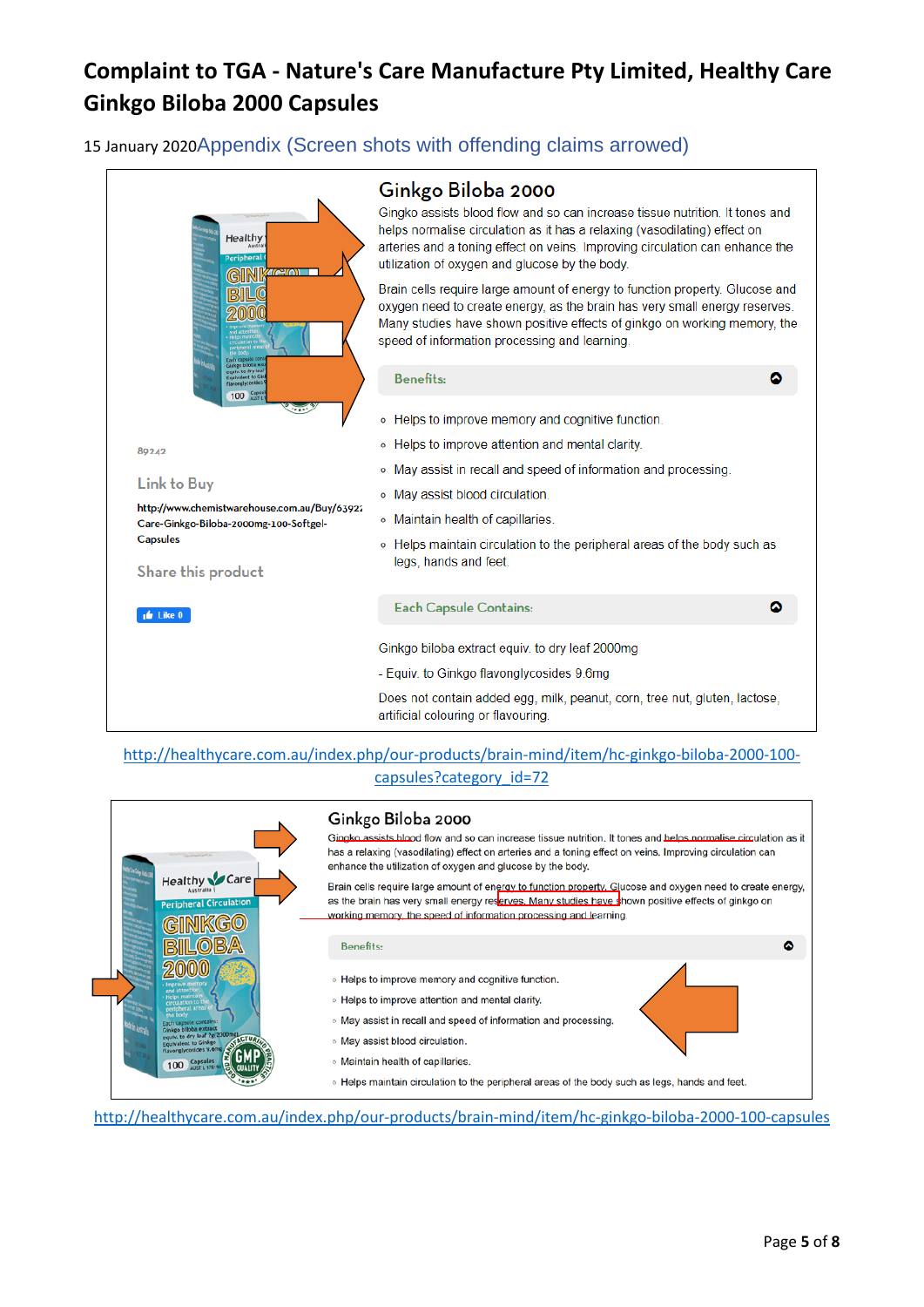

<https://www.chemistwarehouse.com.au/buy/63922/healthy-care-ginkgo-biloba-2000-100-capsules>



<https://www.ebay.com.au/itm/Healthy-Care-Ginkgo-Biloba-2000-100-Capsules/153480425718>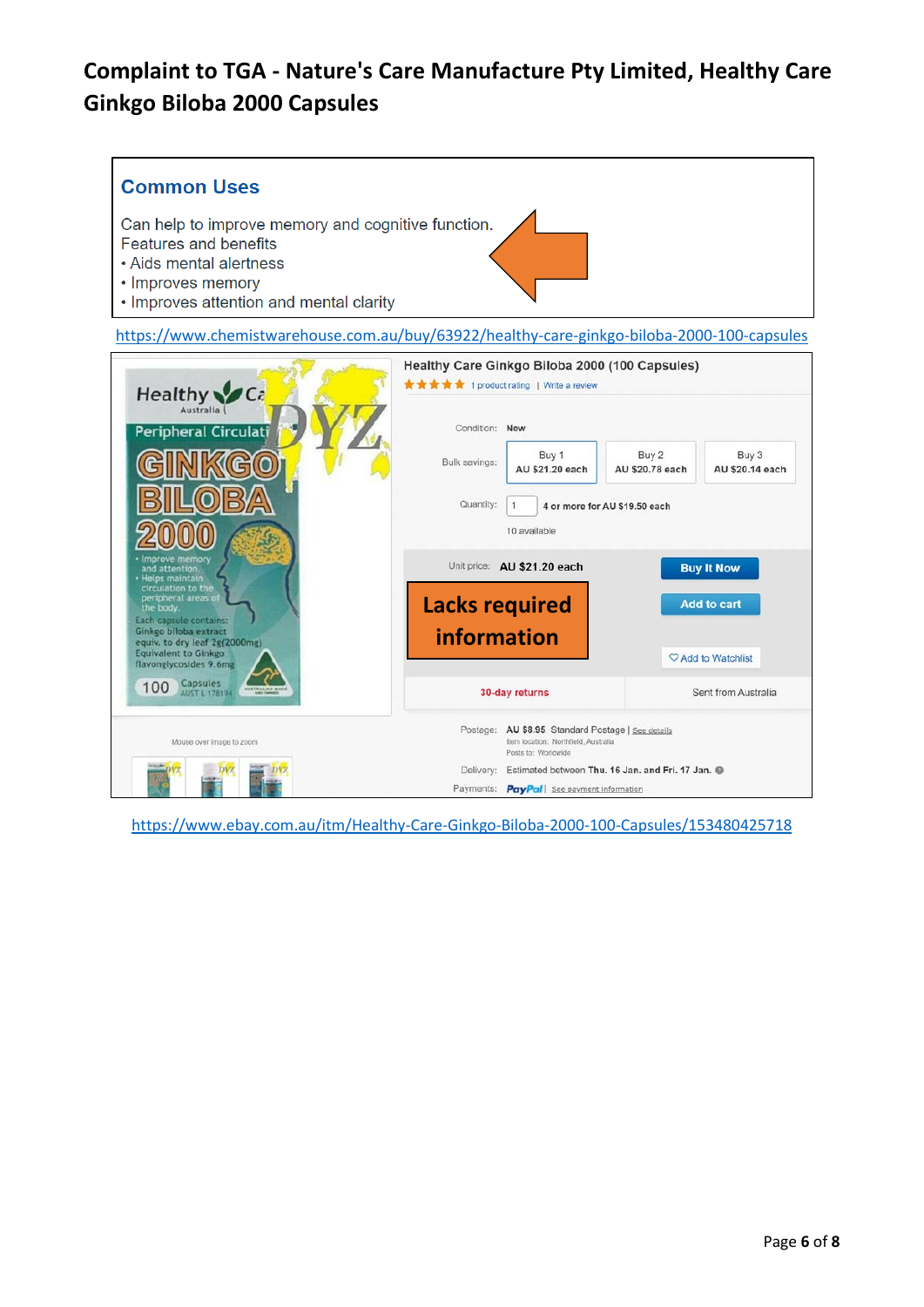

koalamart.com.au/product/healthy-care-ginkgo-biloba-2000mg-银杏健脑健忆片-100-粒/ €

#### Google translation follows.